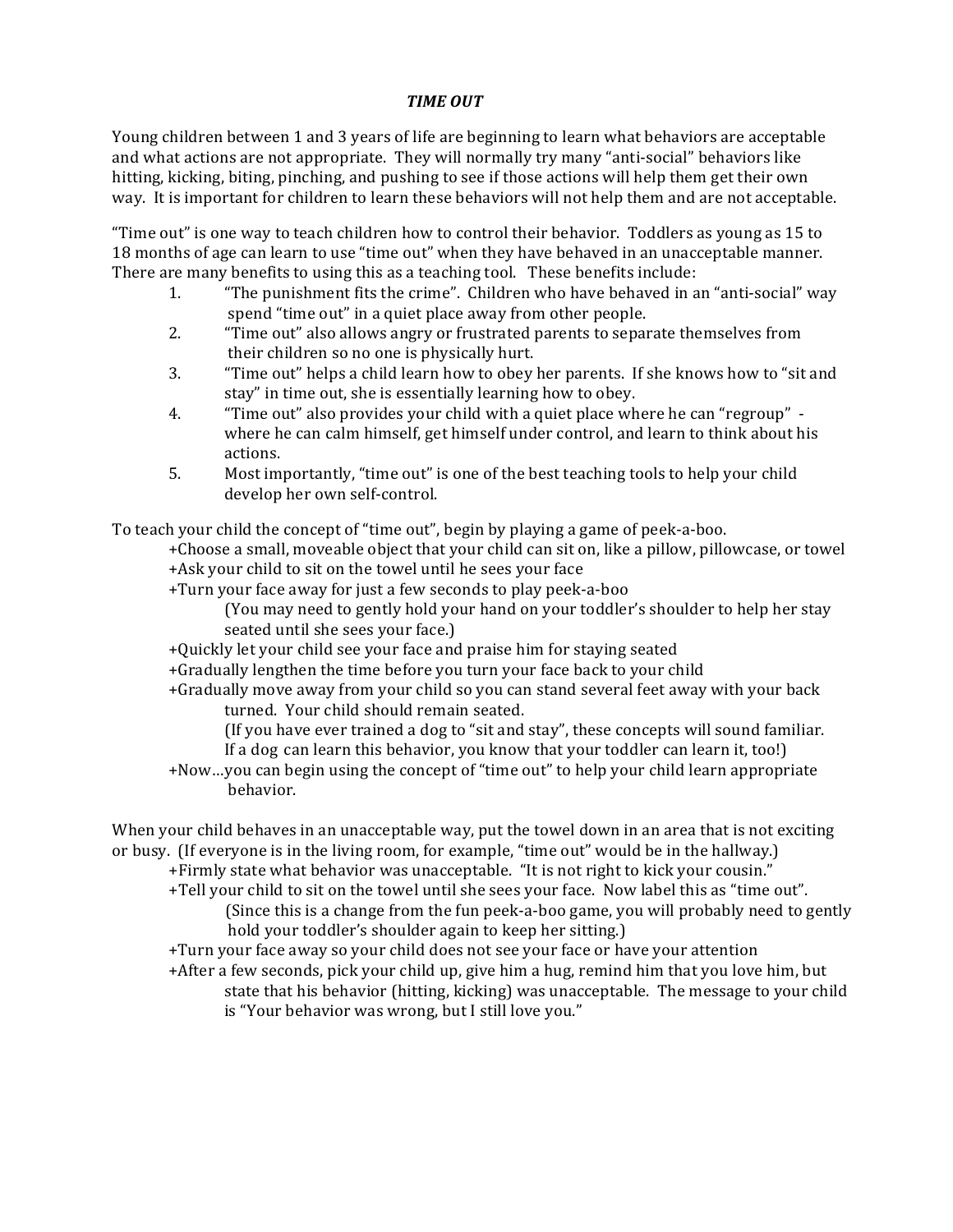## GUIDELINES FOR USING TIME OUT

- 1. Time out is just one of many teaching tools. It can be used when your child hurts another person (or animal). It can also be used when your child deliberately defies or disobeys you.
- 2. Time out will not work unless your child has plenty of "time in" time with you, receiving nurturing attention from you.
- 3. Time out does not cause your child to feel abandoned. Children yearn for parents to set consistent guidelines and limits. Research shows that children feel safer and more comfortable when they know their parents will help them control their behavior.
- 4. Time out should probably not occur in the child's bed or bedroom. You might not want your child to associate "time out" with the place he goes for nap or bedtime.
- 5. Time out should only last a few seconds for the toddler. "One minute per year of age" may sound like a good concept - but one minute for a toddler is probably too long for time out.
- 6. By the time your child is 2 years old, you can allow your child to decide how long she will stay in time out. She can decide when she is ready to return to the activity without behaving inappropriately. "You can come back to play with your cousin when you are ready to play without hitting." This allows your child to develop her self-control!
- 7. Some parents use a specific place or chair for time out. If you have such a place, you may find your child putting himself into the time out chair when he is feeling out of control. This shows you that your child understands that time out is a place where he is safe and where he knows he will not hurt himself or any one else.

## *TEACHING TOOLS*

Other teaching tools that can be used for toddlers include:

- 1. Praising behavior that is acceptable. "I appreciate seeing how you cleaned up your toys."
- 2. Offering choices. "Would you like the cheese or the peanut butter sandwich?"
- 3. Distraction. Offering other options that will capture her attention
- 4. Practicing appropriate behavior when your child is in a good mood. "Let's practice how to touch the baby with a soft, slow touch."
- 5. Giving information. "Instead of whining, use your quiet voice."
- 6. Ignoring your child. When he whines again, remind him to use his quiet voice. Then walk away. If he changes his tone of voice and stops whining, immediately pay attention to him. He will learn that whining will not bring him your attention.
- 7. Changing your tone of voice. Children pay more attention to your facial expressions and your tone of voice than they pay to your words. If you want your child to stop a behavior, make sure your face and tone of voice show you are serious. Don't smile when telling your child to stop a behavior. That will confuse her.
- 8. Don't ask a question if you are really telling your child what to do. Don't say, "Shall we leave the park now?" if you really are saying it is time to leave. Asking a question means the child can answer with "no".
- 9. Give the child an advance notice of a change. "In 5 minutes we will need to leave the park." This lets your child know that her activity will be ending - even though she doesn't understand the concept of 5 minutes.
- 10. Express emotions. Since your toddler probably cannot say the words, express your child's emotions for him. "I know you are disappointed we have to leave the park." "I see how frustrated you are." Your child will often respond positively when he knows you understand what he is feeling. This is also good teaching so he will learn to express his emotions later on.

We hope these ideas will help you fill your "teaching tool kit". As your child learns what is appropriate *behavior, you will see that she is happier* – and you can enjoy each other even more.